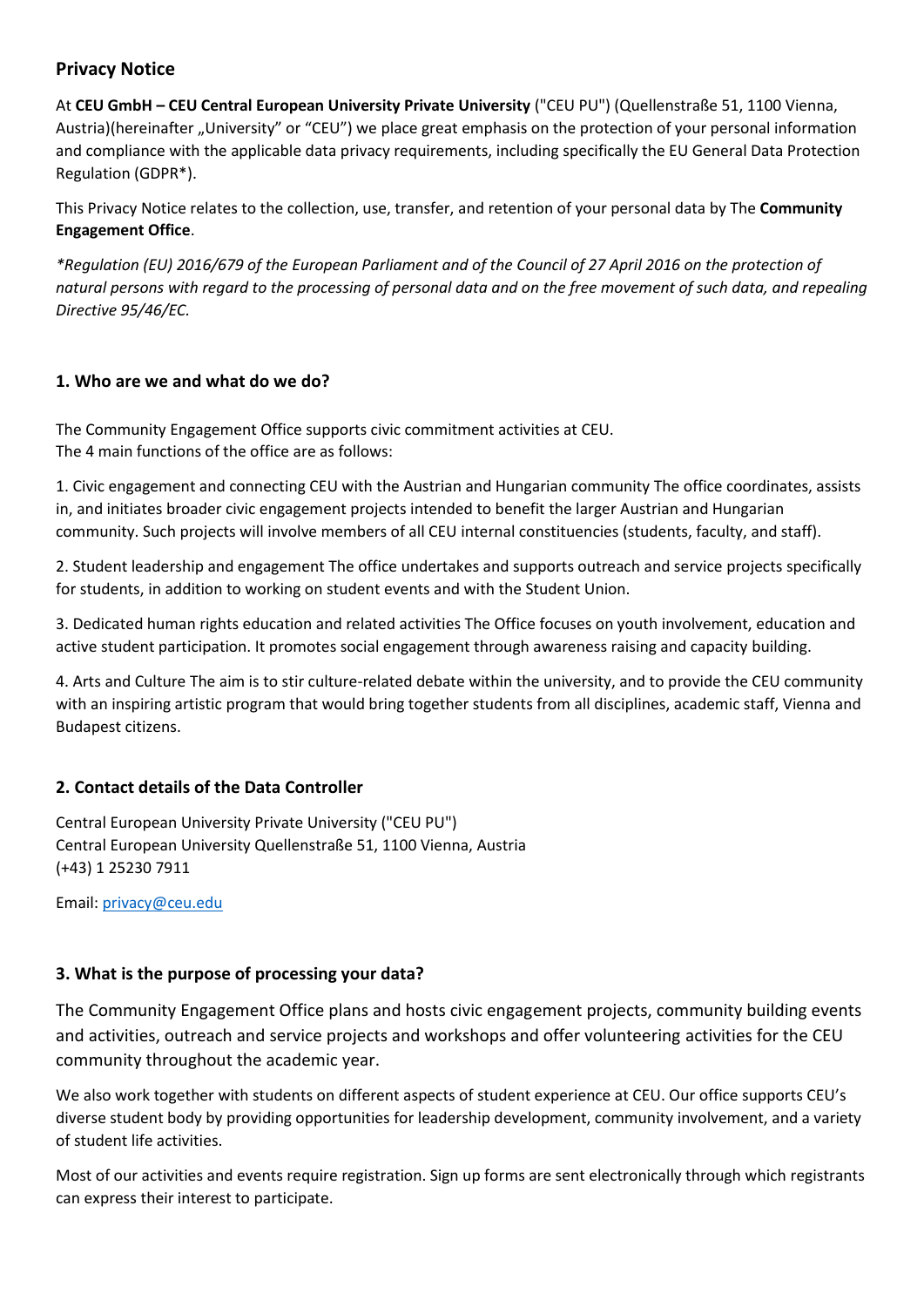### **4. What is our legal basis for processing your data?**

We take our responsibilities under data protection rules seriously and ensure the personal information we obtain is held, used and processed in accordance with the applicable data privacy rules. CEU will process your data based on CEU's legitimate interest in achieving the purposes indicated in section 1 and 3.

### **5. What kind of personal data do we collect?**

- name
- contact details (e-mail address, phone number)
- event related specific information (e.g. personal preference, past experience)

### **6. Who receives your information?**

Colleagues at the Community Engagement Office. No personal data is share with other members of the CEU Community or external partners.

### **7. How long will your information be held?**

10 days after the end of the event, the personal data provided on the form will be deleted.

### **8. What are your rights?**

You have a right

- to access your personal information,
- to object to the processing of your personal information,
- to rectify,
- to erase and
- to restrict processing your personal information
- to withdraw your consent at any time.

If you wish to exercise any of these rights, please email privacy@ceu.edu or write to us at CEU Data Protection Officer, Nádor utca 9, 1051 Budapest, Hungary. CEU will make every effort to fulfill your request to the extent allowed by law and will respond in writing within 25 days of receiving your request.

Should you wish to request help from the relevant national authority, their details are as follows:

**Austrian Data Protection Authority** Barichgasse 40-42 1030 Wien Phone: +43 1 52 152-0 E-Mail: dsb@dsb.gv.at Web[: www.dsb.gv.at](http://www.dsb.gv.at/)

In addition to the legal remedy, you have the right to apply to the court against the activities of data controller. In Hungary, at the data subject's request, the action may be brought before the court that is competent based on the domicile or the place of residence of the data subject.

### **9. Security of your information**